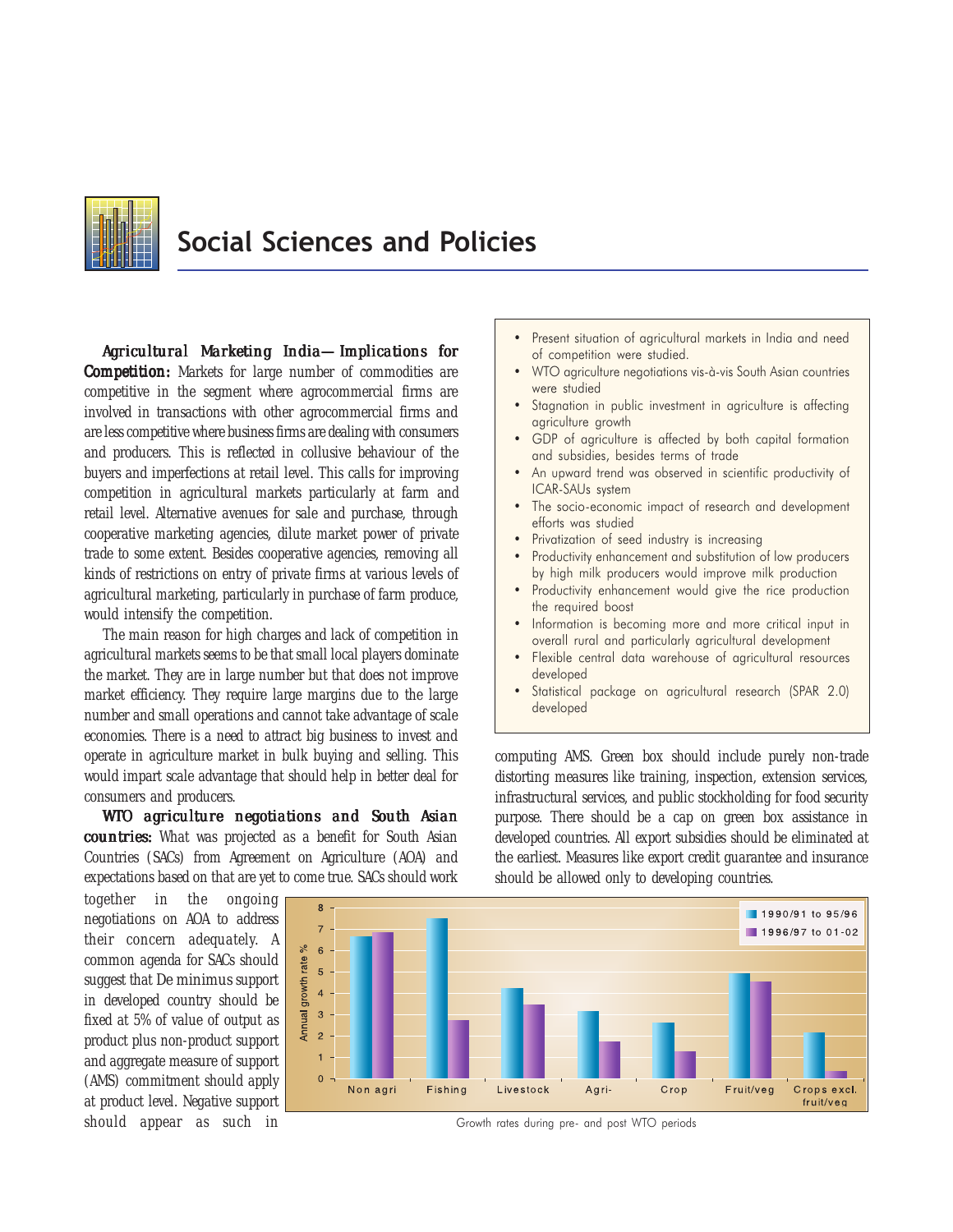

*Agricultural growth during the reforms:* The growth rate analysis revealed that initial years of reforms were somewhat favourable for agricultural growth but post-WTO period witnessed sharp decline in growth rate of almost all commodity groups one by one. The current growth rates are too low to achieve the goal of 4% growth in output as envisaged in the National Agriculture Policy. Corrective measures are to be initiated soon to reverse the deceleration in agricultural growth otherwise even the growth targets of 10th Five Year Plan would be difficult to meet. Another disquieting aspect of recent growth process is that agriculture and non-agriculture sectors are on a disparate growth path. The probable causes for slowdown in agriculture growth are adverse impact of depressed international prices on domestic prices, neglect of price intervention for underdeveloped region having large growth potential, slowdown in adoption of improved technology and stagnation in public investments in agriculture for a long time.

*Determinants of capital formation and agriculture Determinants of formation and growth: growth:* Rate of return to private investments, which in turn depends on terms of trade and technology, is the most important determinant of private capital formation. Institutional credit supplied to agriculture as short term loan or medium and long term loan was the other determinant of private capital formation. The impact of agriculture subsidies is also positive on private investments.

Agriculture GDP is affected by both capital formation and subsidies, beside terms of trade. Instant return to Re 1 spent in subsidy is much higher compared to the instant return to Re 1 spent for public sector capital formation. However, long term return from capital formation is more than double the return from subsidies. Diverting 1% resources from subsidies to public investment raises output by more than 2%. As there is a tradeoff in resources going into subsidies v/s resources available for public investment, diverting resources from subsidies to public sector capital formation is highly desirable to ensure growth in GDP agriculture.

Impact of subsidy and GFCF in agriculture on GDP agriculture at 1993-94 prices (value in Rs)

| Particular                                                                     | Impact  |
|--------------------------------------------------------------------------------|---------|
| Gain/loss due to Re 1 going in subsidy rather than public<br>capital formation |         |
| At 10% discount rate                                                           | $-2.83$ |
| At 8% discount rate                                                            | $-4.23$ |
| Impact of shift of 1% subsidy amount to public sector capital                  |         |
| formation on GDP agri (%)                                                      |         |
| At 10% discount rate                                                           | 1.82    |
| At 8% discount rate                                                            | 2.73    |

The public agricultural research system in India comprising institutes of the Indian Council of Agricultural Research (ICAR) and the state agricultural universities (SAUs) has been evaluated and reviewed several times. This coupled with slowdown in the rate of agricultural growth after mid-1990s has created an impression of slowing down of research impacts. It is at times, observed that the research system is not able to maintain up trend in the scientific productivity, and newly emerging stresses are threatening sustainability of our agricultural systems. How far this fear is true? This question is examined by using some empirical evidence. Scientific publications and technologies are the two main outputs of agricultural research which are applied in nature.

| Particulars | <b>ICAR</b><br>institutes          | SAUs  | Total<br>(ICAR and<br>SAU <sub>s</sub> ) | Articles per<br>FTF <sup>a</sup><br>scientist |
|-------------|------------------------------------|-------|------------------------------------------|-----------------------------------------------|
|             | Number of articles indexed in SCI  |       |                                          |                                               |
| 1980        | 696                                | 758   | 1,454                                    | 0.14                                          |
| 1990        | 205                                | 292   | 497                                      | 0.04                                          |
| 2002        | 299                                | 231   | 530                                      | 0.05                                          |
|             | Number of articles indexed in CABA |       |                                          |                                               |
| 1980        | 1,090                              | 1,924 | 3,014                                    | 0.29                                          |
| 1990        | 1,645                              | 4,413 | 6,058                                    | 0.48                                          |
| 1998        | 2,027                              | 4,637 | 6,664                                    | 0.51                                          |
|             | Number of articles indexed in ISA  |       |                                          |                                               |
| 1990        | 1,170                              | 4,308 | 5,478                                    | 0.43                                          |
| 2002        | 1,250                              | 4,786 | 6,036                                    | 0.53                                          |

<sup>a</sup>Full-time equivalent (e.g., a scientist spending 50% of his time on research was considered as 0.5 FTE).

**Scientific publications:** Scientific productivity can be assessed by using research articles indexed by three abstracting sources for agricultural and allied sciences. These are the *Science Citation Index* (SCI), the *CAB Abstracts* (CABA), and the *Indian Science Abstracts* (ISA). Total number of research publications authored by the scientists working in ICAR institutes and SAUs are taken from these 3 sources. A drastic decline in the number of the SCIindexed publications was observed in 1990 over that in 1980. This decline is deeper for SAUs and it continued even in 2002. ICAR institutes however showed a moderate recovery in 2002. What is more worrisome is that even the institutes and universities with the best publication record could not achieve the 1980 level in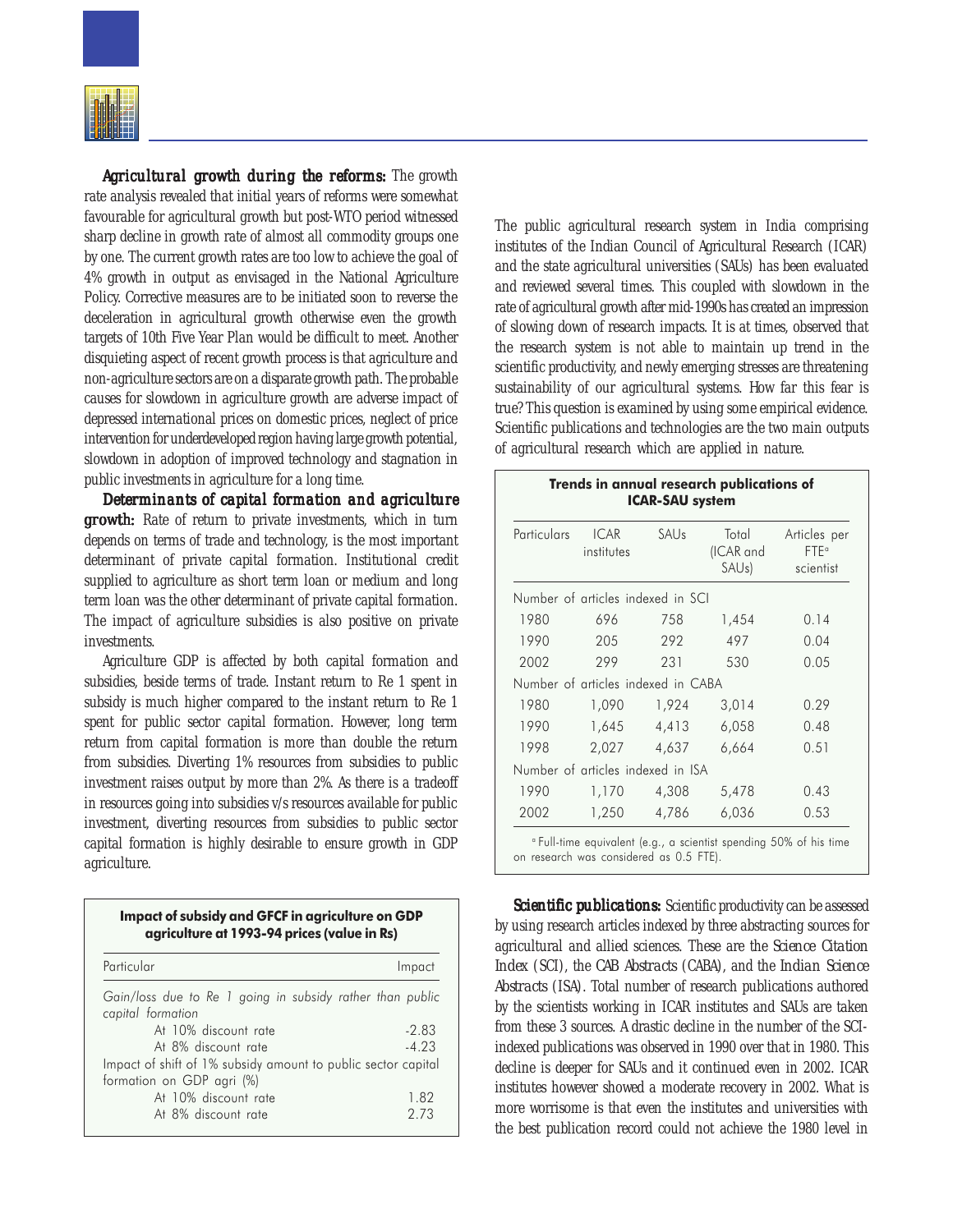

| Trends in rice variety development, 1971-2000                     |           |            |           |  |
|-------------------------------------------------------------------|-----------|------------|-----------|--|
| <b>Particulars</b>                                                | 1971-1980 | 19810û1990 | 1991-2000 |  |
| Total number of varieties developed                               | 127       | 223        | 257       |  |
| Percentage of varieties with fine grain quality <sup>a</sup>      | 29.1      | 34.9       | 36.5      |  |
| Percentage of varieties tolerant to diseases                      | 50.4      | 67.2       | 51.0      |  |
| Percentage of varieties tolerant to insect pests                  | 10.2      | 25.1       | 20.2      |  |
| Percentage of varieties developed for marginal areas <sup>b</sup> | 41.7      | 50.6       | 46.0      |  |
| Percentage of short to medium duration varieties <sup>c</sup>     | 74.8      | 53.8       | 52.5      |  |

a Long slender grain type, b Rainfed upland and lowland, deepwater, saline and alkaline ecosystems; c 50% flowering in less than 100 days, Source: Based on DRR (Hyderabad) data; 6 the marginal internal rate of return to investment in irrigation ranged from 4 to 6% during the corresponding period.

2002. This clearly shows depletion of upstream or strategic research in the ICAR and SAU system. A sharp decline in the SCI-indexed articles authored by the agricultural scientists echoes the broad trend observed for the Indian science. The total number of SCIindexed research articles authored by Indian scientists in all fields of science decreased from 14,983 in 1980 to 10,103 in 1990, but rose back to 14,028 in 2002. However, part of the slow recovery of the articles of agricultural sciences during 1990s could be attributed to a shift towards publication in Indian journals which increased in number over time. Some of these journals were also rated high by the national professional academies and assessment boards. Trends in the total number of publications of agricultural science are quite encouraging. The number of CABA-indexed publications increased from 3,014 in 1980 to 6,058 in 1990, which further rose to 6,664 in 1998. A similar trend was also observed for the ISA-indexed publications. This increase in the number of publications during 1990s is important because it is believed that the number of agricultural scientists might have gone down during this period. The number of publications per scientist per year also increased from 0.48 in 1990 to 0.51 in 1998, registering an increase of about 6% (Table 1). This clearly shows an upward trend in scientific productivity of the ICAR-SAU system. However, there are some noteworthy patterns. Nearly 80% of the papers were published in the non-SCI journals with zero impact factor and only a small proportion of the papers was published in the journals with an impact factor greater than zero but less than two. About half of the SCI-indexed and more than 70% of the total publications were authored by the scientists working in SAUs, which is expected because of their scientific strength and dominance of student research. However, the tendency to publish in the low rating journals is a matter of concern. The average impact factor even for ICAR articles was 1.1 and 1.6 for CSIR in 2002, underscoring the need for improving the quality of publications in the country.

*Technology development:* The number of usable technologies

developed is another indicator of scientific productivity, but it is very difficult to compile time-series data on them. Therefore, the trends in rice varieties developed, have been considered to indicate the broad pattern of technological contributions. Rice is one of the important crops receiving greater attention of the research system, and most other crop management technologies evolve around improved varieties. There is an upward trend in the number of varieties developed by Indian rice breeders. During the 1970s, 127 rice varieties were released, which rose to 223 in the 1980s—almost doubling the breeding productivity. The number of officially released varieties increased to 257 during the 1990s. Besides increase in the number of varieties bred, rice breeding also witnessed some qualitative changes over time. The proportion of varieties with fine quality (long slender) grain increased from 29% in 1970s to 36% in 1990s. Also, a significant increase was observed in the number of varieties developed for marginal production environments, as well as those tolerant to biotic stresses. This development led to a substantial reduction in yield variability even in the rainfed areas of eastern India. Development of hybrid rice in partnership with the International Rice Research Institute and private seed companies has established yield advantage of 15–20%. Thus, maintaining high and stable yields with improved grain quality is a major contribution of Indian plant breeding programmes. Focus was also on breeding short duration rice varieties, which constituted about half of the total varieties released during 1980s and 1990s, down from threequarters during the 1970s, owing to trade-off between yield enhancing and crop maturity reducing traits. Similar trends were also observed in breeding programmes for other crops, e.g. in maize, 50 varieties were developed during 1980–93 compared to only 45 during 1960–80. Breeding focus also shifted from varieties to hybrids during the 1980s. Now high protein maize hybrids are developed to meet the rising demand for food and feed. In wheat, till now more than 200 varieties have been released for cultivation in India, and yield potential has been increasing by 1% per year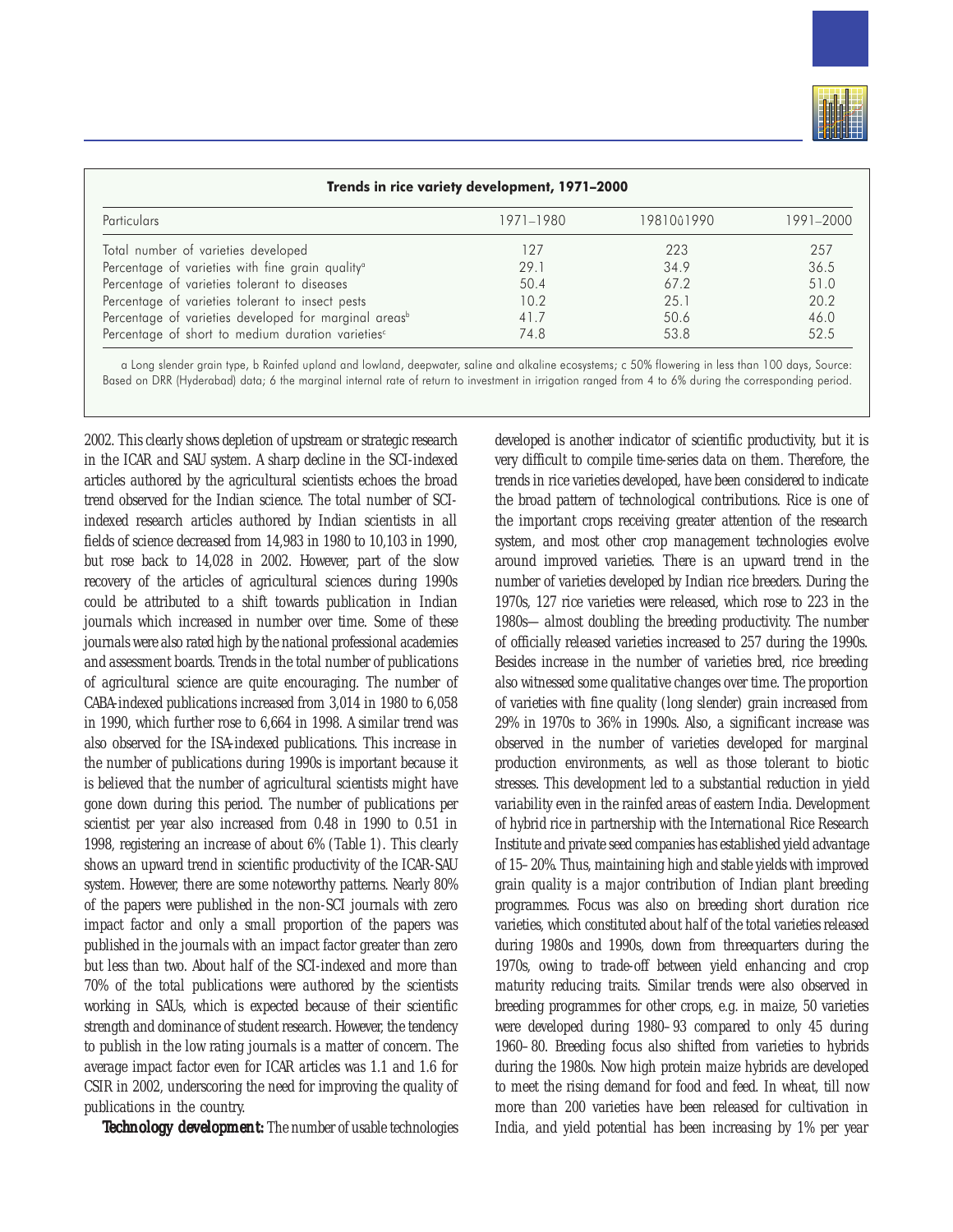

because of the persistence improvement in plant type. After the mid-nineties, an additional yield potential of above 0.7 tonne/ha has been established on farmers' fields, which is likely to be enhanced further through exploitation of hybrid vigour in wheat breeding. The success of crop breeding programmes, coupled with the policy of open access to public material, contributed to the growth of private seed industry in the country. In horticulture, forestry and medicinal and aromatic plants, rapid multiplication of disease-free planting material by tissue culture is contributing to rapid adoption of improved varieties and higher crop yields. The resource-conservation technologies are reducing groundwater use by 5 to 30% in the rice-wheat system. The packages for integrated management of pests and plant nutrients, along with pest tolerant varieties are expected to reduce the use of pesticides to the extent of 50%. Crossbreeding and nutrition and disease management research in livestock have increased milk and meat yields and reduced mortality rates. But, the success was confined to dairy, commercial poultry and fish sector only, and subsistence livestock sector suffered because of limited commercialization of technologies which are often capital intensive, causing a scale bias.

## *Socio-economic impact*

*Economic payoffs: payoffs:* Agricultural research and development (R&D) has been assessed quantitatively by several studies conducted by national and international organizations. Investment in agricultural R&D is a 'win-win' option as it is the largest contributor to agricultural total factor productivity (TFP), which in turn reduces rural poverty significantly. Although there are considerable variations, the average rate of return to investment in agricultural research was about 70% with a median value more than 50%. These rates are very much comparable to those obtained internationally, covering both developed and developing countries. Furthermore, the marginal internal rate of return to research investment in India ranged from 57 to 59% since the green revolution era. This is against 35% rate of return realized for private agricultural R&D, and 45% for public agricultural extension. The growth in agricultural TFP is estimated to be 1.4% during 1980–2000, which is equal to that observed for the crop sector during initial phase of the green revolution.

However, TFP decelerated growth for crops in the Indo-Gangetic Plains during the mid-1990s. This is certainly an undesirable trend, but it would be premature to entertain the deceleration hypothesis based on the data for few years. Moreover, there is no clear indication whether this deceleration is because of slow improvement in the technical efficiency—an important factor for growth in TFP—or technological regression. Thus, there is no clear evidence of decline in socio-economic impact of public agricultural research in the country. In fact, deceleration in the

| Internal rates of return (%) to agricultural research<br>investment in India |                     |                  |  |  |
|------------------------------------------------------------------------------|---------------------|------------------|--|--|
| Particulars                                                                  | India (All studies) | Global estimates |  |  |
| Mean                                                                         | 71.8                | 79.6             |  |  |
| Mode                                                                         | 50.0                | 26.0             |  |  |
| Median                                                                       | 57.5                | 49.0             |  |  |
| Minimum                                                                      | 6.0                 | $-7.4$           |  |  |
| Maximum                                                                      | 218.2               | 910              |  |  |

agricultural growth since the mid-nineties underscores the need for acceleration of technology flow to farmers, requiring higher investment in R&D.

*Benefits to smallholders:* Has agricultural research in India also benefitted smallholders and dryland areas? Since the green revolution technologies were neutral to scale, the growth benefits were also shared by small producers, and urban poor benefited through reduction in food prices. The high-yielding varieties also spread rapidly to dry and semi-arid regions of the central and peninsular India and covered more than 74% of area under sorghum and pearl millet, which is higher than that of paddy. Lately modern varieties rapidly spread in the eastern India, contributing to most of the increase in the national foodgrain production during the 1990s. A study, revealed that technological change has been pervasive even in the rainfed areas, and crops like coarse grains, pulses, oilseeds, fibres, and vegetables have also registered a positive growth in the total factor productivity. However, the impact has been rather limited in a few states, viz. Bihar, Madhya Pradesh, and Karnataka, partly because of incremental nature of technological advancements (unlike oneshot jump in irrigated areas), which are often eroded by erratic weather conditions. Barring these few limitations, the research system has been able to address the objective of sustainable agricultural development with social justice, and economic policy environment has helped in achieving this objective. International research community, mainly the CGIAR system, has been a useful ally in this endeavour, but, technology spillovers from the CGIAR system would not have been realized in the absence of the strong national system.

Significant changes were observed in the Indian seed system in the last decade or so, and the most significant development was the emergence of private seed sector. This has improved access of farmers to commercial seed. Study on cotton (Maharashtra), groundnut (AP), vegetables (HP), paddy (Haryana) and potato (HP and UP) indicate that a significant proportion of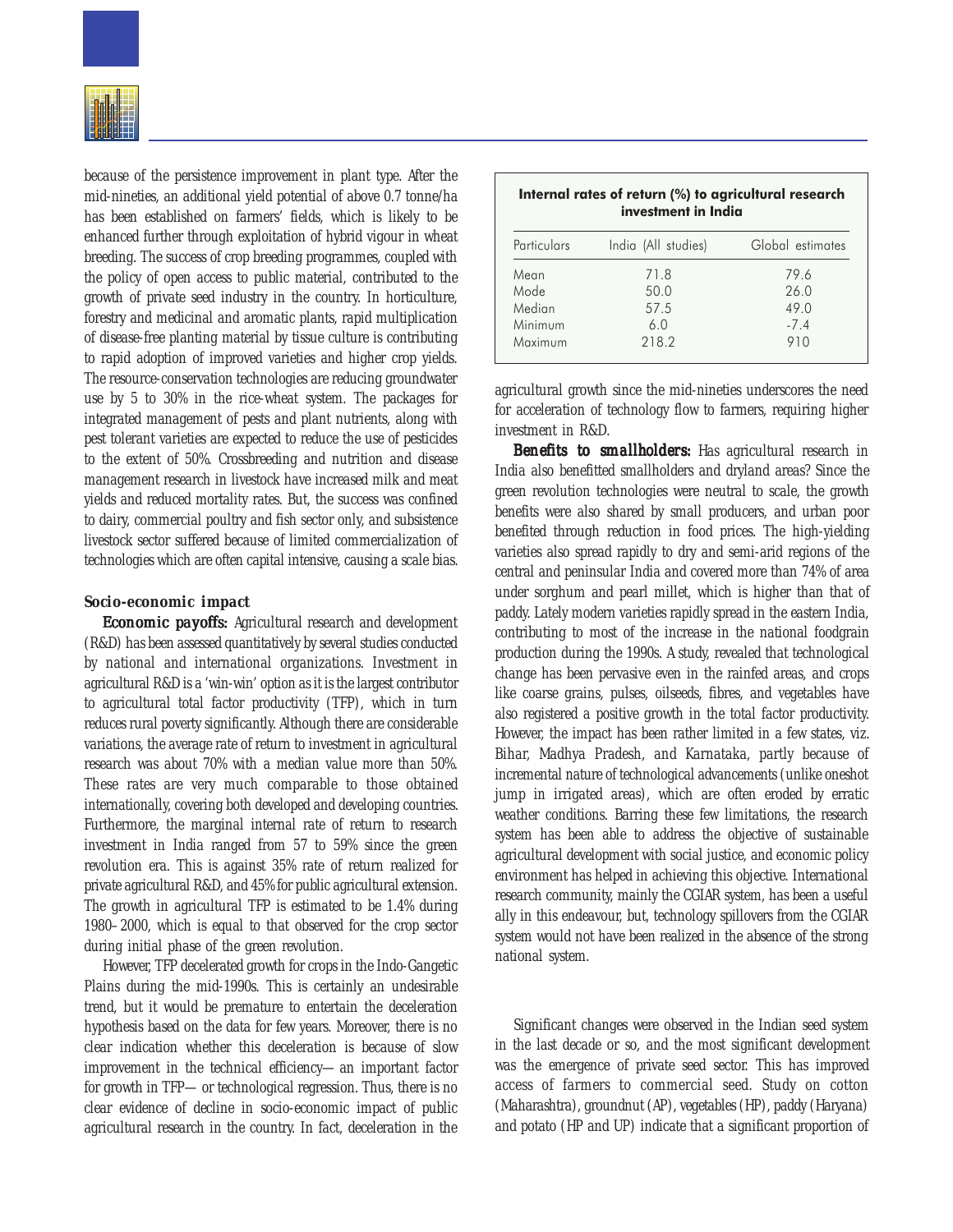

hybrid seed was purchased from the commercial sources (more than 90% of the cotton and tomato seed was procured from the commercial source by the farmers) but at the same time only 20 to 35% of the potato and groundnut seed was procured from the commercial sources indicating restricted participation of the private sector in the seed system of 'orphan' crops because of high investment, low profit margins and voluminous nature of seeds of such crops. A significant proportion of farmers, irrespective of their farm size, purchase seed from commercial sources for quality considerations. Majority of the farmers get to know about a new variety from the fellow farmers indicating the inefficiency in the public extension or seed system. For self-pollinated and vegetatively propagated crops, the public varieties still dominate. However, there are some instances of multiplication and supply of foreign variety seeds of potato, especially for the processing sector. Thus, there is an increasing trend towards privatization in the Indian seed industry. The public seed system is facing several resource and institutional constraints. In particular, there is a need for technological backstopping, developing partnerships with private and civil society organizations, and developing capacity at local level. There are significant changes in terms of seed regulations, management of genetically modified (GM) crops and protection of intellectual property. Since all these regulations are mutually enforcing, there is a need for developing institutional capacity for their enforcement, as well as flexibility to learn from the experience for future adaptations.

Considerable efforts have been made to improve the genetic potential of dairy cows and poultry over the last 3 decades. NCAP has attempted to quantify the contribution of crossbred cows and improved layers to their output growth for 1992–93 to 2003–04. In 2002/04 crossbred cows comprised 10% of the in-milk animals



Contribution of crossbreding technogy in dairying

and contributed 18% to the total milk production. Their share in in-milk bovines and in milk production almost doubled since early 1990s.

Between 1992/94 and 2002/04 total milk production in the country increased by 26 million tonnes, and 37% of this was because of increase in animal productivity. Crossbred cows contributed to 28% to the incremental milk production, and about 18% of this came from increase in productivity. On the other hand, indigenous cows contributed 11% to the incremental output, and most of it came from enhanced productivity. Buffaloes account for most the incremental production (61%) and yield improvements accounted for 37% of this.

These results imply that future growth in milk production should come largely from (i) a replacement of low-yielding indigenous cows with crossbreds and buffaloes, (ii) improvements in their yields as their potential is yet to be exploited—the potential yield of a crossbred cow is about 3,000 kg/annum and that of buffalo about 2,000 kg/annum, and (iii) better management of good milk yielding indigenous cows.

| Species              | Losses due to   |                  |                           |                 | Output           |                      |                               |      |
|----------------------|-----------------|------------------|---------------------------|-----------------|------------------|----------------------|-------------------------------|------|
| Breeding<br>problems | <b>Diseases</b> | Feed<br>scarcity | Inefficient<br>management | Total<br>losses | Actual<br>output | Attainable<br>output | Attainable<br>output lost (%) |      |
| Cattle               | 50.8            | 100.1            | 71.2                      | 34.4            | 256.5            | 595.1                | 851.7                         | 30.1 |
| Buffalo              | 22.5            | 20.8             | 79.0                      | 9.7             | 132.0            | 670.1                | 802.1                         | 16.5 |
| Sheep                | 6.6             | 4.5              | 4.7                       | 0.3             | 16.1             | 24.5                 | 40.6                          | 39.7 |
| Goat                 | 3.4             | 3.4              | 3.4                       | 1.7             | 11.9             | 62.7                 | 74.6                          | 16.0 |
| Pig                  | 0.0             | 4.3              | 1.4                       | 0.0             | 5.7              | 13.3                 | 19.1                          | 30.1 |
| Poultry              | 0.0             | 5.1              | 2.5                       | 2.2             | 9.9              | 120.2                | 130.0                         | 7.6  |
| All                  | 83.3            | 138.3            | 162.3                     | 48.3            | 432.1            | 1485.9               | 1918.0                        | 22.5 |
| % of total           | 19.3            | 32.0             | 37.6                      | 11.2            | 100.0            |                      |                               |      |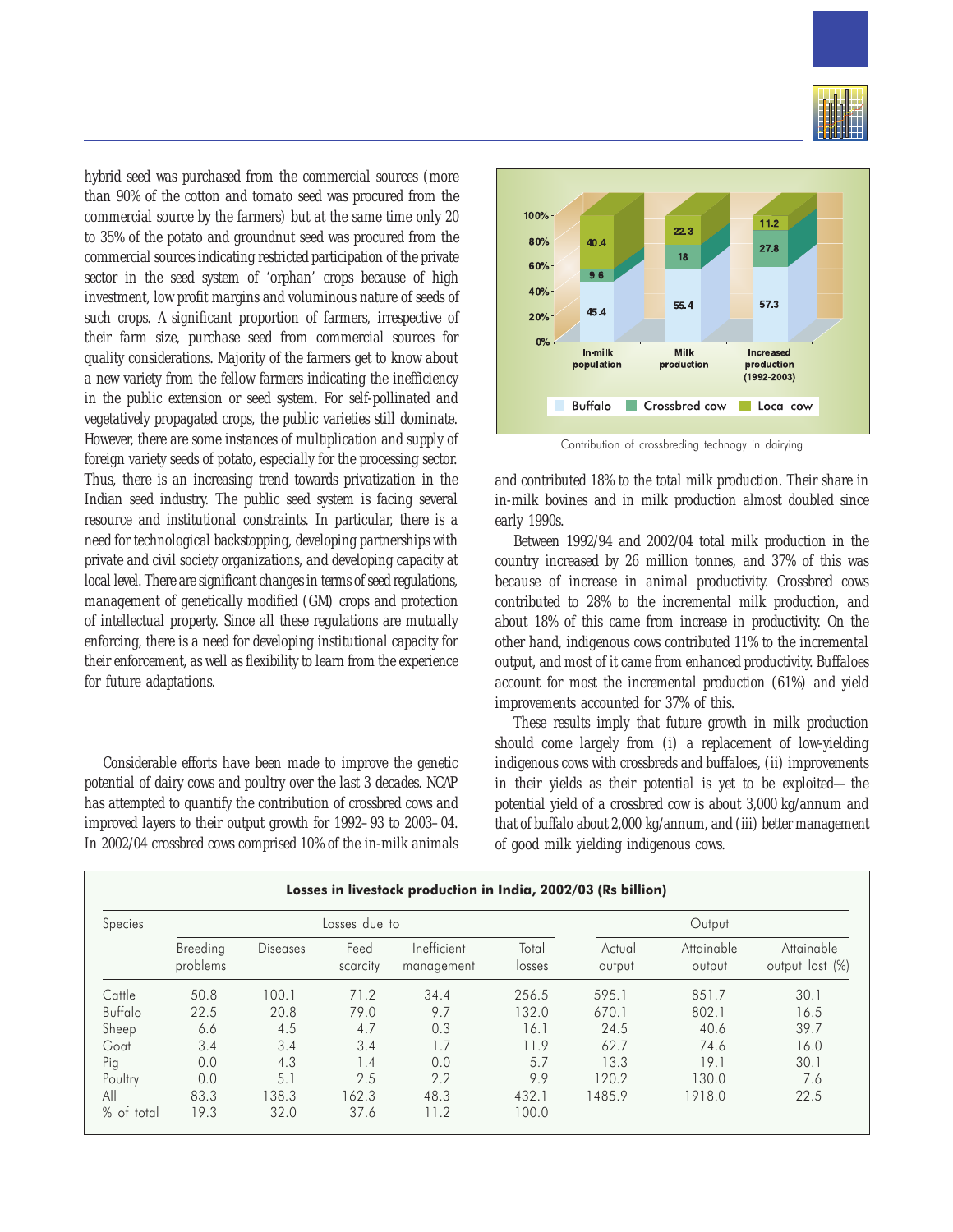

#### **Economic losses in livestock production in India**

Livestock production faces a number of constraints related to health, breeding, nutrition and management. Livestock output worth Rs 432 billion (at 2002/03 prices) is annually lost due to inadequate feeding and nutrition, diseases, breeding problems and inappropriate management. This comprised 23% of the attainable output from the sector in 2002/03.

Feed and fodder scarcity is the main limiting factor to improving production and productivity. Output worth Rs 162 billion a year is lost due to inadequate supply of feed and fodders. Diseases cause an annual loss of Rs 132 billion, and breeding problems add another Rs 83 million to it. The magnitude of losses however varies across species. Nearly 30% of the attainable output of cattle and pig, 16–17% of buffalo and goat and 40% of sheep is lost due to different constrains.

Serious concern has been raised recently on the long run sustainability of the productivity effects of Green Revolution technologies in the light of decelerating trend in the yield growth of rice since the mid 1980s under irrigated ecosystem. However, the changes in physical yield are not true measures of productivity from efficiency perspective. Total factor productivity (TFP) is a true measure of economic efficiency of any technology impact. The study addresses this crucial issue empirically by analyzing TFP.

TFP grew at average rate of 1.2–1.3% per annum during Green Revolution (GR) period in the irrigated areas of Andhra Pradesh and Punjab. But, the TFP growth declined rapidly between early and late GR periods in Punjab and Karnataka. On the contrary, TFP growth picked up in the rainfed areas as modern variety (MV) adoption increased after 1980s.

Results suggest that various modern technologies (such as MVs) adopted by the farmers over the period have continuously affected rice productivity growth as reflected in the increasing trend of TFP growth. However, rate of increase in TFP growth decelerated under the irrigated ecosystem during the late GR period. This implies that 'level' of productivity impact of the successive generations of modern technologies (such as new MVs) has apparently been going down, which is not unusual to experience plateau or deceleration in TFP growth in the progressive areas (irrigated ecosystem) because TFP levels can not be increased at the same rate during the late GR period as it was during the early GR period.

It is a matter of concern that despite four-fold increase in food production, the food security in the country has raised doubts on

|                         |                                   |                                  |                                        | (% per year)                   |
|-------------------------|-----------------------------------|----------------------------------|----------------------------------------|--------------------------------|
| State                   | Period                            | Output<br>growth                 | Input<br>growth                        | <b>TFP</b><br>growth           |
| Andhra Pradesh          | Early GR                          | $2.85***$                        | $2.16**$                               | $0.69**$                       |
|                         | Late GR                           | $1.97**$                         | 0.01                                   | $1.96**$                       |
| Karnataka               | Overall GR<br>Early GR<br>Late GR | $2.43***$<br>$-0.46$<br>$2.44**$ | $1.13**$<br>$-1.51*$<br>$2.84***-0.40$ | $1.30**$<br>$1.04**$           |
| Punjab                  | Overall GR                        | $1.28**$                         | $1.10*$                                | 0.18                           |
|                         | Early GR                          | $4.72***$                        | $1.10**$                               | $3.62***$                      |
|                         | Late GR                           | $-0.92**$                        | $-0.12$                                | $-0.79*$                       |
| Uttar Pradesh           | Overall GR                        | $1.67***$                        | $0.44*$                                | $1.23**$                       |
|                         | Early GR                          | $2.52***$                        | 0.05                                   | $2.48**$                       |
|                         | Late GR                           | $0.72*$                          | 0.14                                   | $0.58*$                        |
| Assam                   | Overall GR                        | $1.51**$                         | 0.10                                   | $1.41**$                       |
|                         | Early GR                          | $1.30*$                          | $0.53*$                                | $0.76*$                        |
|                         | Late GR                           | $0.91*$                          | 0.24                                   | $0.68*$                        |
| Bihar                   | Overall GR                        | $1.11*$                          | 0.39                                   | $0.72*$                        |
|                         | Early GR                          | 0.14                             | $1.13*$                                | $-1.00*$                       |
|                         | Late GR                           | $3.79***$                        | $-0.57*$                               | $4.36***$                      |
| Madhya Pradesh Early GR | Overall GR<br>Late GR             | $1.15*$<br>$2.25**$<br>$0.81*$   | $0.66*$<br>$1.15*$<br>$1.35***$        | $0.49*$<br>$1.10*$<br>$-0.55*$ |
| Orissa                  | Overall GR                        | $1.53**$                         | $1.25**$                               | 0.28                           |
|                         | Early GR                          | $1.18*$                          | $0.96*$                                | 0.22                           |
| West Bengal             | Late GR                           | $2.79***$                        | $0.44*$                                | $2.36**$                       |
|                         | Overall GR                        | $1.89**$                         | $0.73*$                                | $1.16**$                       |
|                         | Early GR                          | $2.88**$                         | $1.00*$                                | 1.89**                         |
|                         | Late GR                           | $2.07**$                         | $1.13*$                                | $0.94*$                        |
|                         | Overall GR                        | $2.49**$                         | $1.06*$                                | $1.43**$                       |

\*\*\*, \*\*and \*indicate 1%, 5% and 10% probability levels of significance respectively.

sustainability and raising anxiety in the food production front. Rice is a choice crop of the millions of poor and small farmers not only for income but also for household food security, therefore any deficiency in production will have serious implication on the whole.

Historical analysis shows that the phenomenal pace in increase in rice production has been uneven and the regional disparity is highly pervasive among the states and across the diverse ecosystems. Clearly, the gain due to modern rice technology has been discriminatory against the resource poor areas, which is also dominated by small and marginal farmers. The rice production growth rate has been depicting a picture in the shape of an inverted bowl, which is a matter of concern.

The trend analysis of 10-yearly moving average and growth in rice production brings out the changing pattern of rice production system across the state (eg. in Punjab on one hand and Orissa on the other hand).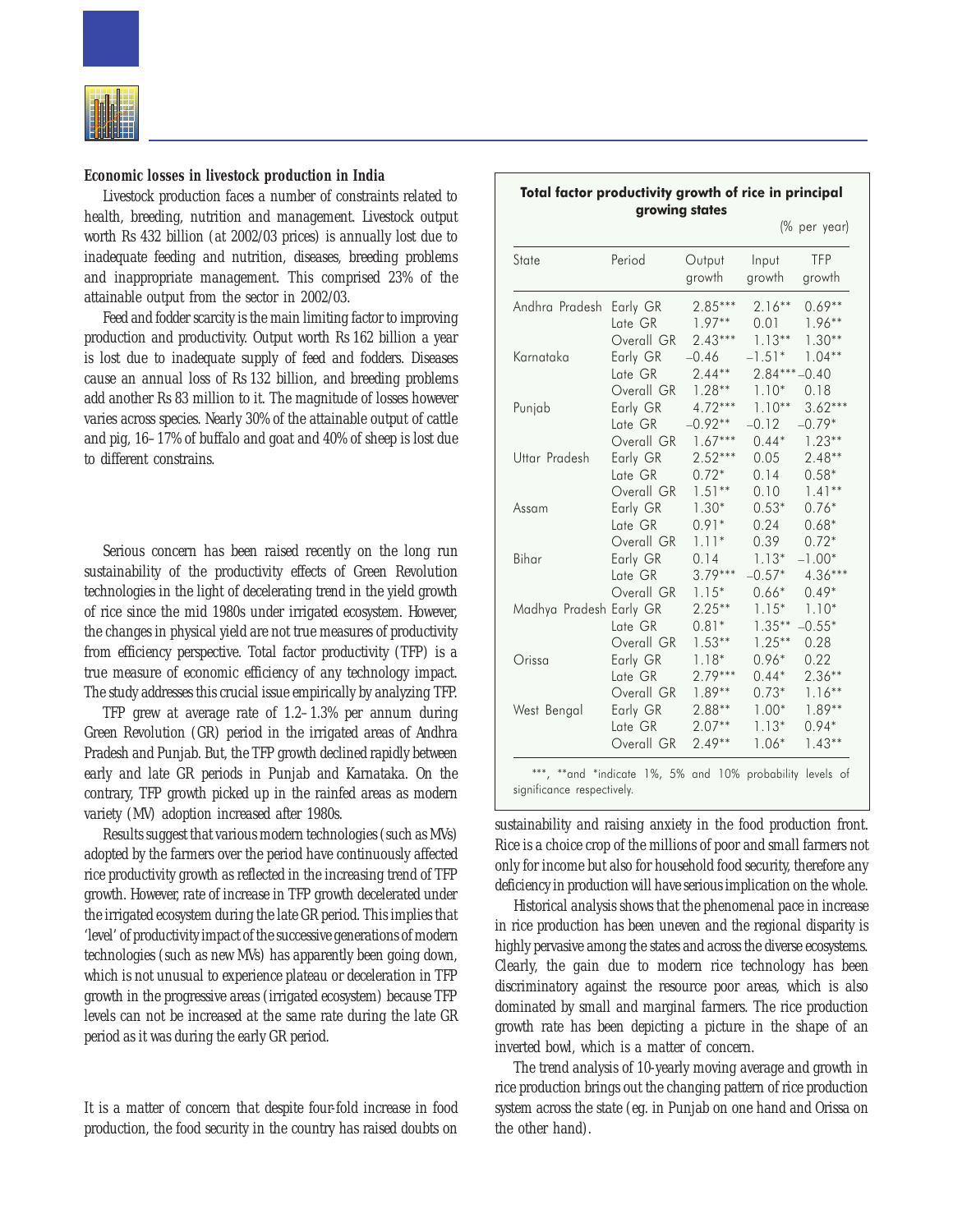| Decadal compound growth of area, production and<br>yield on rice in India |              |               |              |  |  |  |
|---------------------------------------------------------------------------|--------------|---------------|--------------|--|--|--|
|                                                                           | 1970s        | 1980s         | 1990s        |  |  |  |
| Area                                                                      | 0.87         | 0.42          | 0.35         |  |  |  |
| Yield<br>Production                                                       | 1.05<br>1.92 | 3.62<br>4 0 4 | 1.32<br>1.68 |  |  |  |

The regional dimension of rice production systems depicts an interesting contrasting picture. The irrigated rice in Punjab shows a highly progressive picture where the average production reached





nearly 7.36 million tonnes of rice production in 1999–00, while the moving compound growth rate of production went down from more than 10% in early 1980s to a low of 2.58% in 1999–00. As against this, the same in rainfed rice in Orissa shows a diametrically opposite and unequal picture. The average production was 5.8 million tonnes in 1999–00 and the growth rate stagnating below the 1% per annum. The regional picture is also an identical picture between developed and less developed region.

Hence the green revolution bypassed the less developed rice production system in eastern India and it is now required to play more innovative role in future.



Rice seems to set trend in overall food production, where both rice production and food grain moves identically. The production of food grain decreased to 174 million tonnes in the dialectic is that while combined areas under wheat and rice is stagnating around 69 million ha (57% of area under foodgrains), at the same time, the productivity of rice in over two-third area has been hovering around 2 tonnes/ha, which affects the household food security of the millions of small and poor farmers, a phenomenon, likely to reach an un-manageable situation in future. The low productivity and vulnerability to natural calamities push a large number of the population towards abject poverty. It, therefore,

| Zones<br>Area<br>$\%$ | 1999-2000 |     |                             | $2000 - 01$     |              |                    |                 |
|-----------------------|-----------|-----|-----------------------------|-----------------|--------------|--------------------|-----------------|
|                       |           |     | Production<br>$\frac{0}{0}$ | Yield<br>(t/ha) | Area<br>$\%$ | Production<br>$\%$ | Yield<br>(t/ha) |
| East Zone             | 66        | 55  | 1.61                        | 65              | 52           | 1.36               | 36.0            |
| North Zone            | 8         | 13  | 2.87                        | 8               | 14           | 3.03               | 94.8            |
| South Zone            | 18        | 25  | 2.72                        | 18              | 27           | 2.73               | 79.0            |
| West Zone             | 5         | 4   | 1.58                        |                 | 4            | 1.42               | 49.7            |
| All India             | 100       | 100 | 1.99                        | 100             | 100          | 1.91               | 52.3            |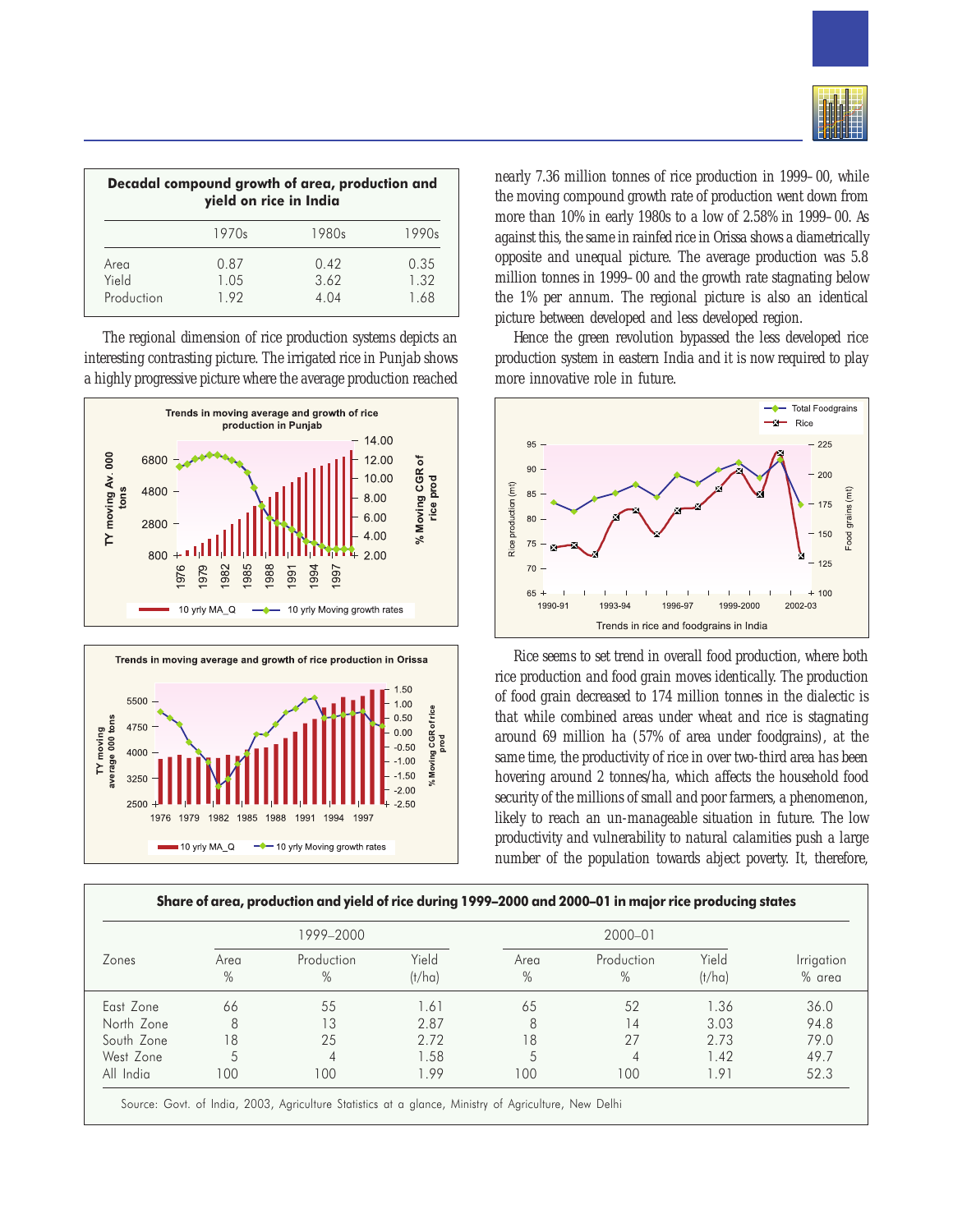

#### Institutional innovations: a driver for rural prosperity

Rural institution is a crucial instrument to carry forward innovations and policy. Because, agriculture development being a public good, the individuals can rarely performs efficiently. Lack of efficient institution at rural areas thus hinders proper implementation of projects and hence failed in the"reach out" to the stakeholders. The mode of institution formation, functioning and role played by a mega institution in Assam was studied. The FMC (Field management Committee, locally known as called PPS- pather parichalana samiti) is a village level institution, which normally has about 50 voluntary members, possessing land holdings in the contiguous areas facilitating collective management. A little known institution in the country has been involved in many useful rural activities. Total FMCs are about 26, 000 covering almost every village in the state. A unique aspect is that the government recognised the FMC as village intermediary for schemes like million STW (shallow tubewell schemes), SKY (Samridhi Kisan Yojana of the Government of Assam), and for several NABARD schemes. Some of them are performing extremely successfully, although majority of them are not been able show any impact publicly. On the whole, as usual the bads are multiplying as free-rider and goods are not replicated in the required pace. To understand the impact of such a mega organisation, in-depth studies are required. Because, there is hardly any study undertaken to assess performance and evaluate the FMC for future improvisation. Actually, the FMCs helped the farmers • in capacity building

- access to information, and
- forming cohesive groups for their well being.

This has increased the crop production and enhanced adoption of modern technology including crop diversification. A typical impact of the FMC, according to the villagers is that after formation of FMC, the villagers benefited to the extent of changing the desperate situation of enabling two-meals a week from their own food production to a most successful case of two-meals a day due to FMC-led innovations in agriculture. In another case, it was found that before the formation of FMC, the farmers were unaware of the existence of a agricultural research centres in the vicinity of their village, now they participate in several forums organised by the agricultural university and government departments to get benefits from the modern innovations. Comparison of few case studies revealed an interesting contrasting picture of success stories and the failures. The study brings out useful case studies depicting both the instances of organisational excellence and as well as laggardness. The findings provide excellent lessons in relation to pathways of rural organisational excellence.

implies the need for productivity enhancement and providing more entitlement to livelihood to the rice growing population, which is a major challenge to the agricultural research and development system. More particularly, the hub of green revolution

state as Punjab, resorting to pro-agriculture diversification policy, which divert rice-wheat area in favour of other crops follow this new path and Tamil Nadu and Andhra Pradesh follow the suit, it may create an unexpected vacuum in the food production frontier. The situation is particularly frightening while reckoning the historical production performance in eastern India.

The study brings out certain critical factors affecting food production, which require more policy attention.

- The enhancement of the productivity of rice and rice-based systems with special emphasis on regional priority is essential. Not only the development of modern and new technology but also imbibing the traditional base on the rice production systems need to be considered carefully.
- Effective policy advocacy for more demand-driven technology and reaching out to the target groups along with developing more resilient varieties to biotic and abiotic constraints, require due emphasis.
- The quality improvement in rice is another area requiring more careful attention to ensure a niche in rice export.
- The need for regionally differentiated research and development is advocated, and intervention strategies identified.
- Immediate attention is required on the aspect that the overall annual growth of rice production is significantly lower than that of the population growth.

The contribution of Information and Communication Technology's (ICT) to national development has been steadily increasing since early 1990s. Special efforts are made to exploit the potentials of ICT for agricultural development.

The series of revolutions led to national food security but the agricultural sector is facing the challenges of diminishing land/ natural resources, increasing biotic and abiotic stresses, indications of factor productivity decline, economic inequality etc. Further Indian agriculture has come under significant adjustment pressure from market liberalization and globalization. New information intensive extension system has to be more diversified and demanddriven. To perform this broad based role, ICT can play complimentary role, because, it has the merits in terms of more subject matter coverage, decision support, direct access to information, minimize time and distance barriers, empower rural intermediary organizations. Thus, ICT has the potential to facilitate costeffective production, vertical integration, improve value added marketing, minimize transaction costs, improve communication efficiency, encourage competitiveness and accelerate growth.

Realizing this, National Agriculture Policy of India has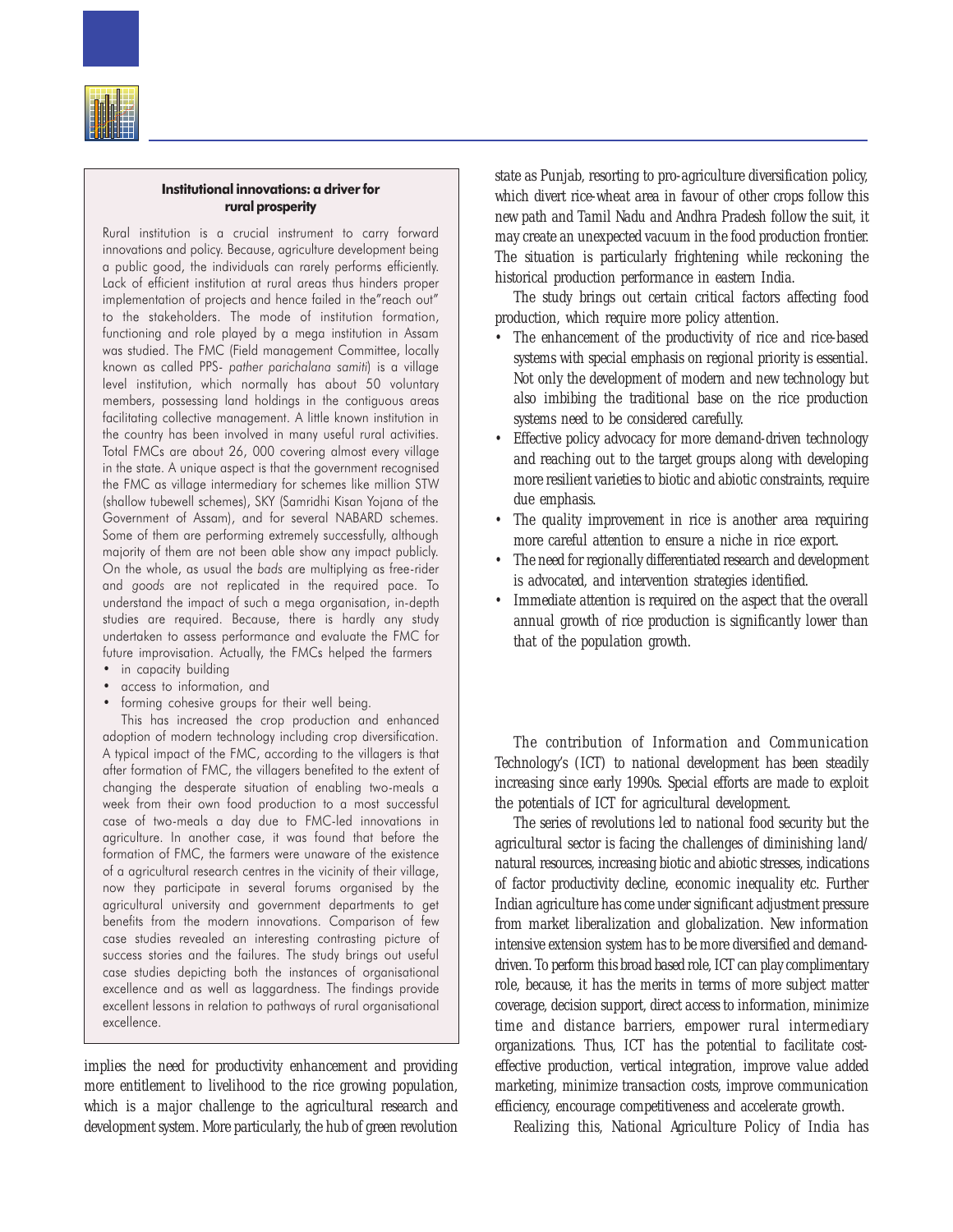

|                                                   | Some innovative ICT-based initiatives in Indian agriculture                          |                                                                                 |                                                                                                                             |
|---------------------------------------------------|--------------------------------------------------------------------------------------|---------------------------------------------------------------------------------|-----------------------------------------------------------------------------------------------------------------------------|
| Project                                           | Name of organization                                                                 | Important features                                                              | Subject matter area                                                                                                         |
| (a) Public Sector<br>Cyber extension project      | National Institute of Agricultural<br>Extension Management (MANAGE),<br>Hyderabad    | Village information centers,<br>institutional support to other<br>ICT projects  | Post harvest processing,<br>women and child welfare                                                                         |
| Help-line service                                 | Chandra Shekhar Azad University<br>of Agriculture and Technology<br>(CSAUAT), Kanpur | Helpline service through<br>telephone, researcher-farmers<br>linkage            | Cultivation practices, plant<br>protection, new technologies                                                                |
| Gyandoot project                                  | Grama Panchayat, Community,<br>Dhar district, Madhya Pradesh                         | Soochanalayas, Portals, Partial<br>recovery, Panchayat-community<br>partnership | Agriculture produce, market<br>intelligence, auction rates,<br>land records                                                 |
| (b) Private Sector<br>E-Choupal<br>I-kisan portal | Indian Tobacco Company,<br>Madhya Pradesh<br>Nagarjuna group, Andhra Pradesh         | e-choupal, crop specific intranet<br>Portal in regional languages               | Market price, cultivation<br>practice, weather<br>Agricultural practices, plant<br>protection, animal<br>husbandry, weather |
| $(c)$ NGOs<br>Village Knowledge Center            | M S Swaminathan Research<br>Foundation (MSSRF), Chennai                              | Knowledge center, pro-poor,<br>pro-nature, pro-women,<br>community ownership    | Agronomic practices, cattle,<br>feed, weather, schemes                                                                      |
| Computer on wheels                                | Pingali Rajeswari-entrepreneur,<br>Andhra Pradesh                                    | Internet on motor bikes, portals,<br>remote area, resource poor                 | Market, weather, plant<br>protection, animal health                                                                         |

|                                           | <b>Differential features of selected ICT-based initiatives</b>     |                                                                    |                                                                                    |  |  |
|-------------------------------------------|--------------------------------------------------------------------|--------------------------------------------------------------------|------------------------------------------------------------------------------------|--|--|
| <b>Features</b>                           | Public sector                                                      | Private sector                                                     | <b>NGOs</b>                                                                        |  |  |
| Investment                                | Funds from central and<br>state governments                        | Company expenditure                                                | Funds from international<br>organizations, state<br>governments, etc.              |  |  |
| Area of interest                          | Research, education, training<br>and capacity building             | Business goals with social<br>orientation                          | Uplifting of remote area<br>people                                                 |  |  |
| Salient services                          | Researcher-farmer linkage,<br>call centers                         | Input-output marketing,<br>technology dissemination                | Agriculture and animal<br>husbandry, social<br>developmental work                  |  |  |
| Working areas                             | Based on the research and<br>training needs, villages/districts    | Commercial, strong marketing<br>areas of the companies             | Remote and socially under-<br>developed areas                                      |  |  |
| IT facilitator at the<br>grass root level | Government officials, trained local<br>personnel                   | Local trader, professional<br>personnel                            | Volunteers from local areas<br>and service-oriented<br>personnel                   |  |  |
| Goals                                     | To make a role model for<br>agriculture and the allied development | To generate economic benefits<br>for the people as well as company | To create awareness about<br>socio-economic benefits of<br>innovative technologies |  |  |

emphasized to revitalize the 'Agricultural Extension Services' using ICT for communication between researchers, extension workers and farmers The Government's supportive policy has influenced the role of emerging pluralistic extension system in India in application of ICT in agriculture also. Public sector institutions (e.g. Department of Agriculture, research institutes, State agricultural universities), NGOs, cooperatives and various private firms (farm-related input marketing firms), are actively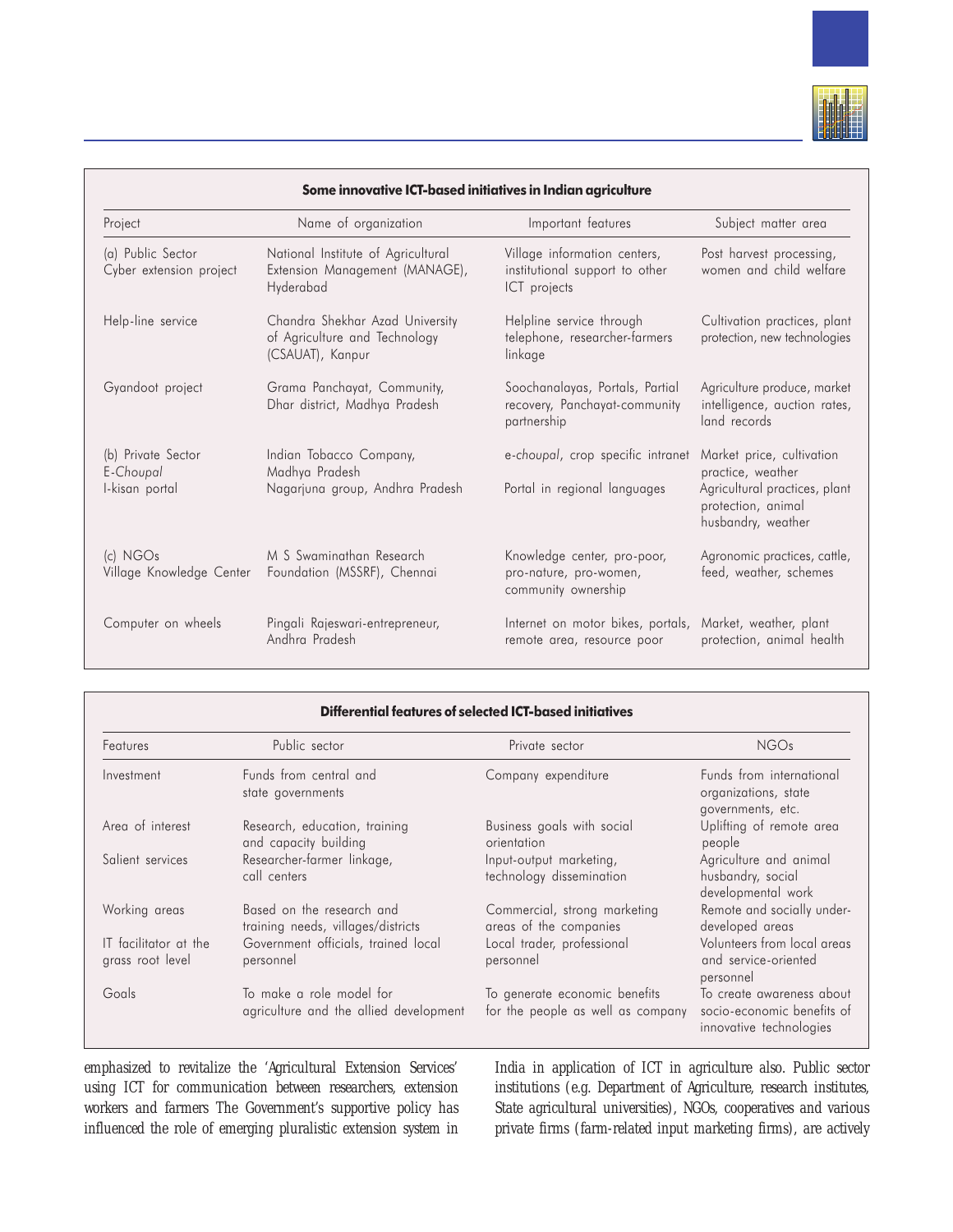| Constraints                                |       |      | Organization/Percentage |      |    |            |
|--------------------------------------------|-------|------|-------------------------|------|----|------------|
|                                            | $E-C$ | IK   | HL                      | COW  | GD | <b>MAN</b> |
| Regional specific information-insufficient | 25    | 55   |                         | 40   |    | 50         |
| Subject matter-inadequate                  | 25    | 10   | 37.5                    | 62.5 |    | 45         |
| Not suitable to all information            | 20    |      | 30                      |      |    |            |
| Support from facilitator-inadequate        | 10    | 35   |                         |      |    | 37.5       |
| Facilitator's knowledge is inadequate      | 52.5  | 30   |                         | 25   |    | 35         |
| Facilitator is required                    |       |      | 50                      |      |    |            |
| Lack of infrastructure facility            |       | 62.5 |                         |      | 55 | 30         |
| Internet/phone connectivity inadequate     |       | 50   | 50                      |      | 50 | 47.5       |

venturing into ICT-based initiatives for providing information on agricultural technology, production, processing, marketing and other farm-related aspects.

# *Constraints in ICT based initiatives*

The utilization of ICT in agriculture and rural development in India is facing many field problems, while translating any ICT model into reality. For instance, among the various constraints reported by the beneficiaries in different initiatives, subject matter inadequacy and lack of content in local language were prominent constraints. Facilitator's cooperation and his subject matter knowledge skills were perceived as some of the significant constraints by more than one-third of the respondents. About half of the respondents expressed irregular internet connectivity as one of the major constraints, except case of initiatives like *e-choupal* and computer on wheels. These two initiatives had used solar cell and battery back up for the regular power supply and the e-choupal had VSAT connectivity whereas COW had GPRS connectivity. Farmers faced constraint to use helpline due to very low teledensity in the rural Uttar Pradesh (0.56 phones per 100 people by March 2003.

# *Strategies and policy options*

Each initiative is a unique model in the application of ICTs to agriculture and has merits and constraints of its own. The study also helped in learning lessons from these initiatives for up scaling ICT-based initiatives. Accordingly, the following suggestions would be useful in framing appropriate strategies for greater use of ICT in agriculture sector.

- Involve local people in content development as in village knowledge centre' to assess information needs and collection of indigenous knowledge, which can be synthesized, with information from experts/institutions
- Prepare user-friendly content in the regional languages also with visuals
- In kiosks, supplement the digital information with public address system, vernacular print media, and bulletin boards for wider dissemination
- Use alternative technologies to substitute electricity (batteries and solar panel) and telephone connectivity (wireless network), use space in rural institutions (*Panchayat* office, school, temple) to overcome infrastructure barriers (e.g. Soya-choupal, Village knowledge centre)
- Appoint facilitators exclusively for information service; they should be motivated and accountable, well qualified with adequate knowledge on subject matter and computer operation
- Support these initiatives by other quality services and rural infrastructure (extension expert's advice, market access, transport service, roads, development schemes etc.) to translate knowledgebased decisions into actions without bottlenecks
- Encourage networking of institutions and public-private partnership for improving rural teledensity, information generation and delivery, capacity building of the facilitators etc
- Public sector institutions have to play a greater role in synthesizing information while private sector institutions and NGOs disseminate it through information centres

# **Identifying vulnerable and food insecure households**

Dynamic rough set based decision tree induction (Dynamic RDT) model was developed to extract rules and patterns which can identify vulnerable households. The produced ruleset is aimed to help in identification of the households which are vulnerable to food shortage. Nutrition dataset, a primary survey data of 180 rural households in Dharampuri district of the state of Tamil Nadu in India, is used for the demonstration. The dataset was collected for an independent study and was not manipulated for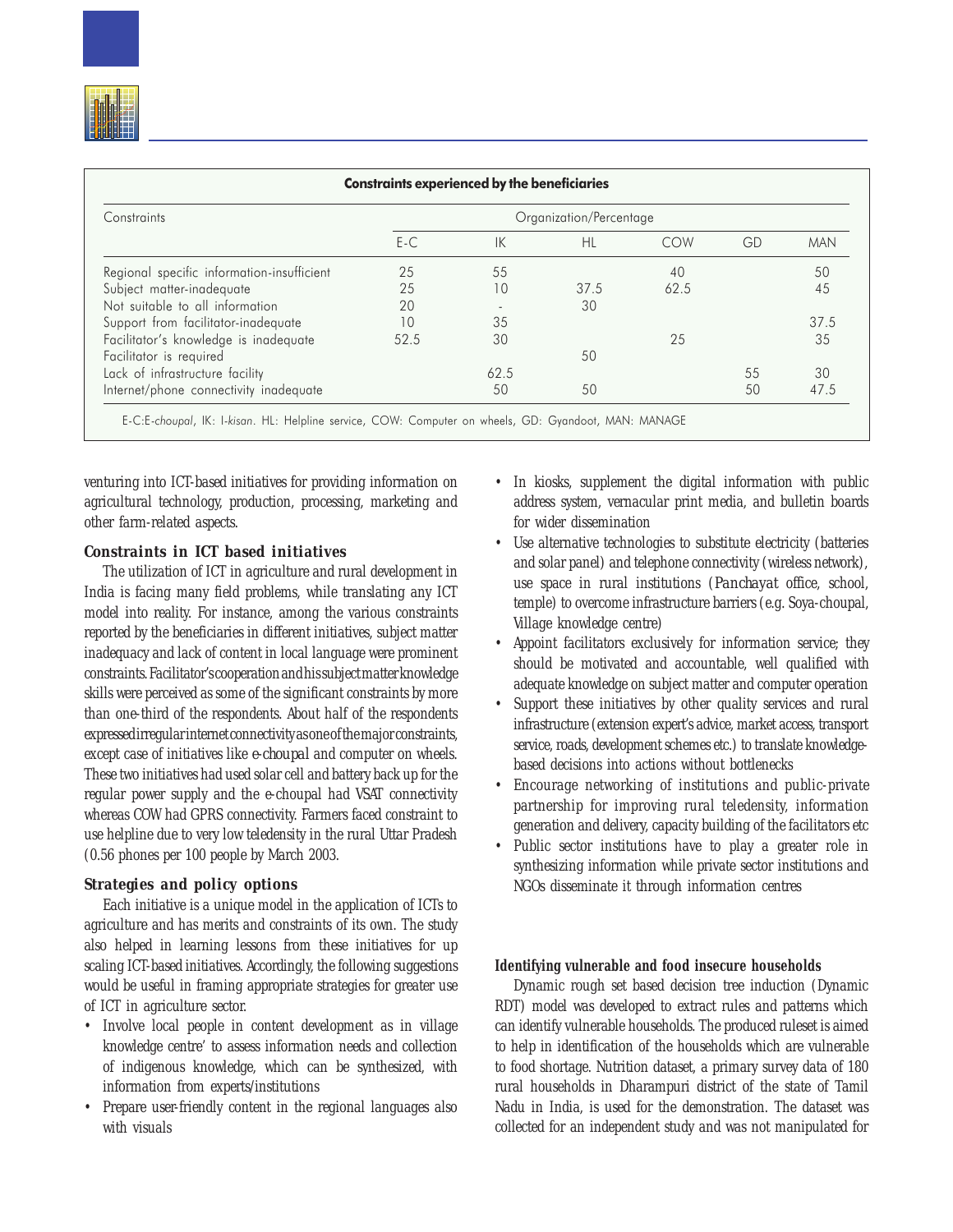| <b>Comparison of dynamic RDT with linear</b><br>discriminant analysis |               |                    |                       |
|-----------------------------------------------------------------------|---------------|--------------------|-----------------------|
| Algo                                                                  | Accuracy      | Number<br>of rules | Number of<br>features |
| Dynamic RDT<br>Linear discriminant<br>analysis                        | 73.00<br>71.1 |                    | 4 O<br>80             |



experiments with the proposed model.

The estimated accuracy as obtained by using linear discriminant analysis (LDA) is used as a benchmark for comparing accuracy of the proposed model called dynamic RDT. LDA approach does not provide the rule based model hence number of rules are not possible in this approach. Also number of features that are required to predict the vulnerable and food insecure households using the developed model is 50% less as compare to the LDA along with comparable accuracy and improved understandability.

Several other data mining approaches were also experimented



on the dataset. The estimated performance of the proposed model is better for the dataset.

#### **Forecasting techniques in agricultural system**

Models based on weather indices (simple/weighted total of values of weather variables and product off weather variables taken two at a time) were developed and validated for cotton (Whitefly, pink bollworm, American bollowrm for Lam) and rice (gall midge for Cuttack). Forecasts of subsequent years, not included in model development, were close to the observed values in all the cases.

Logistic regression models were developed for qualitivative data on alternaria blight and white rust in mustard crop. The forewarnings on the basis of models using two categories were satisfactory in al the cases artificial neural network (ANN) technique has been tried for powdery mildew in mustard (S.K. Nagar). The data of four years for forecasting maximum severity, crop age at first appearance and peak severity, were used. Technique worked very well for forewarning crop age at first appearance of disease whereas for other character further refinement is needed. A flexible Central Data warehouse (CDW) of agricultural resources of the country was developed at the IASRI, new Delhi, and was probably the first attempt of data warehousing of agricultural resources in the world. This provided systematic and periodic information to research scientists, planners, decision makers and developmental agencies in the form on On-line Analytical Processing (OLAP) decision support system. This project was implemented with active collaboration and support of NBSSLUP, Nagpur (for soil resources); CRIDA, Hyderabad (for agro-meteorology); PDCSR, Modipuram (for crops and cropping systems); NBAGR, Karnal (for livestock resources); NBFGR, Lucknow (for fish resources); NBPGR, New Delhi (for plant genetic resources); CIAE, Bhopal (for agricultural implements and machinery); CPCRI, Kasaragod (for plantation crops); IISR, Calicut (for spices crops); ICAR Research Complex for Eastern Region, Patna (for water resources); NRCAF, Jhansi (for aro-forestry) and IIHR, Banglore (for horticulural crops). Subject-wise data marts were created; multidimensional data cubes developed and published on Internet/Intranet. The web site and the project is already launched (www.inaris.gen.in) and the multidimensional cubes, dynamic reports, GIS maps, adhocqueries and information systems are already available to the users. The information of this data warehouse are available to user in the form of decision support system in which all the flexibility of the presentation of the information, its on-line analysis including graphic is inbuilt into the system. The systems also provides facility of spatial analysis of the data throuh web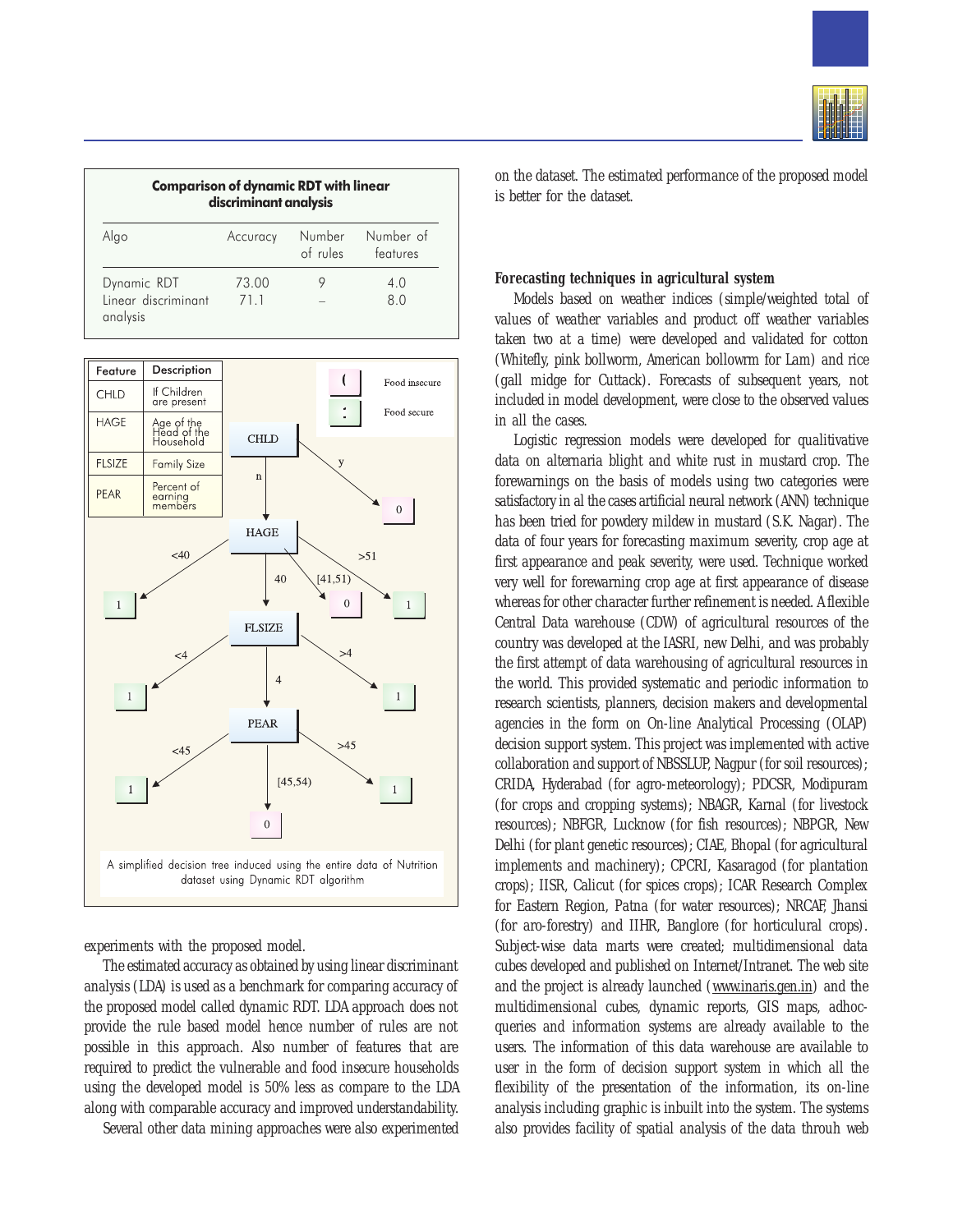

using functionalities of geographic informations system (GIS). Apart from this, subject wise information systems have been developed for the general users.

## **Cropping systems research**

Under AICRP on long-term fertilizer experiments conducted at Ludhiana, revealed that in the presence of residual P fertility of 82 kg/ha the reduction of P application by half under 100% NPK original treatment proved effective in sustaining the respective average yield levels of 31.85 and 48.71 q/ha of maize and wheat compared to the corresponding yields with optimal P application. With complete P omission under 100% NPK(-S) treatment the sustainable average maize and wheat yields were 28.8 and 45.10 q/ha. The depletion of available zinc from the initial level of 2.7 mg/kg to 0.62 mg/kg over the years at Pantnagar, became a yield limiting factor under the 150% NPK+S treatment. Its replenishment  $\varnothing$  25 kg ZnSO<sub>4</sub>/ha significantly enhanced the average rice and wheat yields over the corresponding yields obtained without zinc application. The trend analysis of available phosphorus in soils under optimal and super optimal NPK treatments over the years indicated its huge build up of 169.7 kg/ha over its initial value at Palampur and at Barrackpore, indicating need of management intervention for rescheduling P application to enhance efficient fertilizer use and economic profitability of the fertilizer added to the cropping systems. On the basis of trials conducted on farmers' field adopting only the improved varieties and continuing with existing practices for rice and wheat crops, the increase in productivity was 10.89% and 10.30% respectively. In case when farmers had adopted improved varieties along with recommended dose of fertilizer, the increase in rice and wheat production was 25.71% and 28.85% respectively. The increase in productivity for rice crop owing to adoption of new varieties varied from 2.38% for Punjab to 16.61% in Maharashtra state under farmer's existing practices. In case of adoption of new varieties of rice along with recommended fertilizer doses, Punjab has shown decrease in production up to 1.07%, due to use of higher fertilizer dose 150 kg/ha of  $N + 40$  kg/ha of P by farmers than the recommended dose of 120 kg/ha N. A database of Experiments on Long Range Effect of Continuous Cropping and Manuring on Soil Fertility and Yield Stability, for online storing and retrieving the data for different centres was prepared. Database for the project on Statistical and Algorithmic Approach for Improved Estimation of Treatments Effects in Repeated Measurements Designs, has been designed and parameters of 50 repeated measurements designs (RMDs) catalogued from literature were entered into it. Computer softwares have been developed in Visual Basic for the generation of various types of RMDs. Under design and analysis of experiments for spatially correlated observations in block design setup, the coefficient

matrix of reduced normal equations for estimating treatments contrasts was obtained for a nearest neighbour correlation error structure and first order autocorrelation error structure. At Faizabad, normal method of wheat sowing provided maximum gross returns from rice-wheat sequence compared to late, transplanting and zero tillage methods.

# **Experimental designs for agricultural,animal and agroforestry research**

A project entitled 'Studies on block designs for bioassays' was undertaken to obtain and catalogue optimal/efficient block designs for bioassays.

The following are some of the salient achievements.

- (i) Optimality of block designs for multiple parallel line assays that allow estimation of three contrasts of major importance but do not necessarily allow the estimability of other treatment contrasts was also studied and a method to obtain such designs was developed. A catalogue of 35 A-optimal block designs for  $3 \le m \le 8$ ,  $8 \le k \le 16$ ,  $k < 4m$ ,  $bk \le 100$  was prepared for one standard and three test preparations.
- (ii) A-optimal block designs for asymmetric slope ratio assays were obtained. A catalogue of 61 A-efficient block designs for asymmetric slope ratio assays was prepared. Wherever, Aoptimal design is not obtainable a lower bound to Aefficiency is provided.
- (iii) Besides cataloguing optimal/efficient block designs obtained in the studies on block designs for biological assays, a catalogue of the designs obtainable from the methods of construction available in literature is also prepared. Aoptimality aspects of these designs for parallel line assays were investigated. None of the designs in the parametric range  $3 \le m \le 6$ ,  $4 \le k \le 10$ , bk  $\le 50$  were A-optimal for inferring on the contrasts of interest. Indeed it is possible that some designs with parameter combinations beyond these parameter combinations may turn out to be A-optimal.

The analysis of crop data on agro forestry experiment pertaining to various characters received from the collaborative center revealed that performance of the under storey crop was affected by the tree species and the distance of the crop from the tree base. The yield increased as the distance increased. The RBD analysis of tree data with 12 treatment combinations (4 tree species with 2 crops along with 4 sole trees, i.e.  $4 \times 2 + 4$ ) in 2 replications indicated the treatment effects as significant. The crude protein yield was significantly different in group containing babul indicating the effect of crops on babul. Trend-free binary variance balanced block designs under homoscedastic model and heteroscedastic model (error variance proportional to some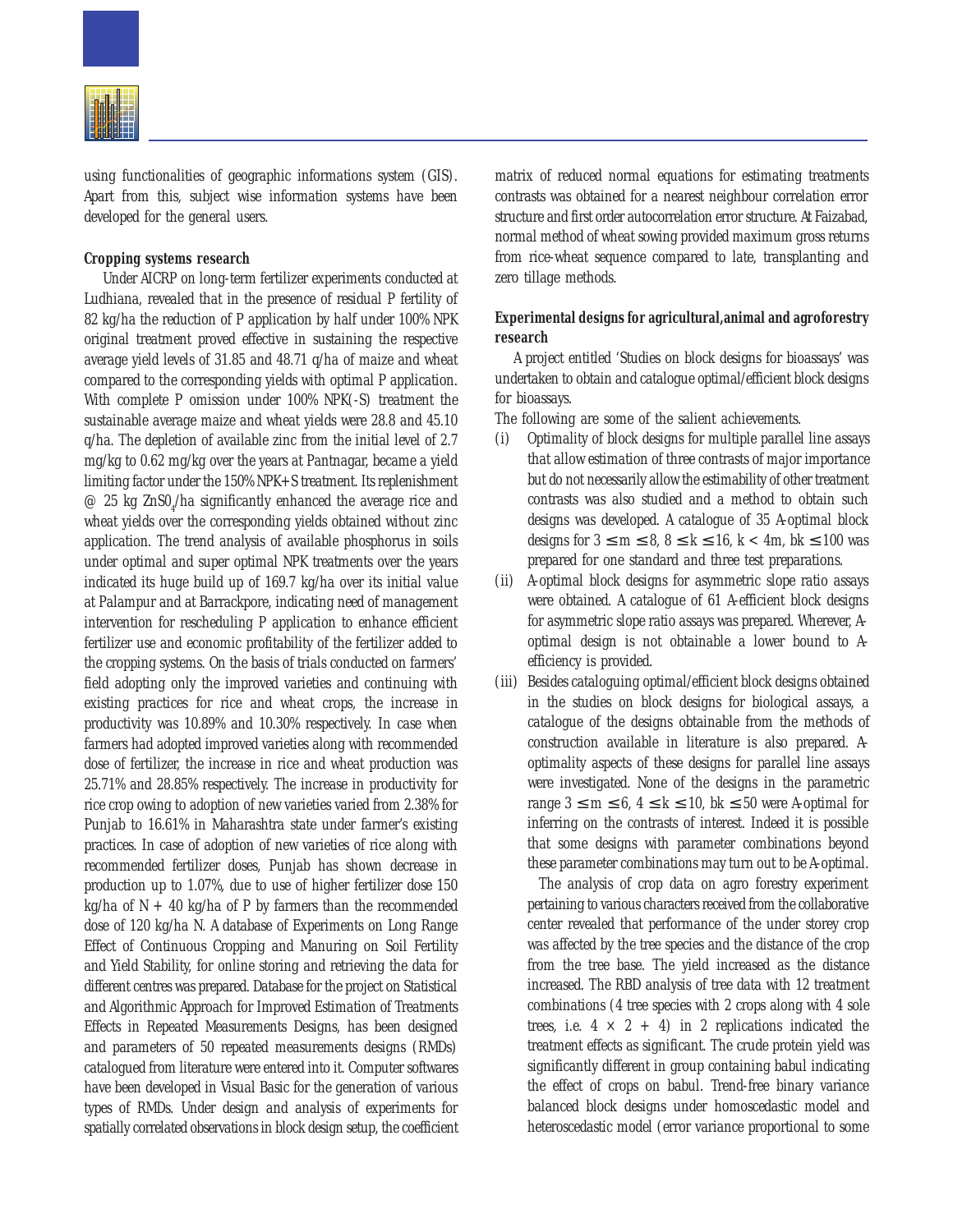

power of block size) were obtained when there is uniform trend within the blocks. Trend-free nested balanced incomplete block designs, when the trend effect is in nested blocks, were also obtained.

## **Assessment and evaluation studies**

To finalise the farm mechanization strategies in the country a study was carried out. A large scale survey, adopting stratified multi-stage random sampling design, was planned and conducted in 120 randomly selected districts through 24 Centres (21 Centres of AICRP on FIM; GAU, Gujarat; SKUAST, Jammu; NDUAT, Faizabad) spread nation-wide. The analysis of data for all the states was carried out and the mechanization strategy draft for different agro climatic zones/states was submitted.

To develop a user friendly software for the imputation of missing data based on neural network based imputation concept along with other alternative methods of imputation, requirement analysis was done.

# **Production and area estimation**

For studying the methodology of estimation of wool production a pilot study was taken up. The estimates of sheep number, average wool yield and total wool production for Kolar and Bikaner districts were prepared and finalised. The difference in estimates obtained by using different estimators was also tested.

From the study, "On efficient block level estimators of yield rates of important crops", the accuracy comparison of crop cut estimates and the farmers' estimates were made with actual production values. The crop cut estimates by and large were close to the actual production figures for crops harvested in multiple pickings, cotton, etc. The percentage standard errors of the estimates were obtained through crop cut approach.

#### **Cost of production studies**

Sampling methodology was developed for estimation of cost of production of coconut in Kerala. It revealed that technologies such as basin opening and application of organic manures were the most commonly adopted practices; plant protection, spacing for optimum plant density and cultivation of hybrid/high yielding varieties showed low level of adoption; applications of chemical fertilizers, irrigation, intercultural operations, inter/mixed cropping and mixed farming was having medium level of adoption.

Under the project 'On development of methodology for productivity of important flowers' estimated production of loose flowers on the basis of market arrival from Delhi as well as outside Delhi was studied. Percentage standard errors of the estimates of different kind of flowers traded in three flower *mandis* of Delhi clearly indicated the applicability of sampling methodology adopted.

#### **Technological change, risk and uncertainty in agriculture**

An econometric study of technological dualism in egg production was based on primary survey data of selected poultry farms in two districts Mansa and Ludhiana of Punjab state. Major factors influencing egg production are feed, labour, medicines and electricity costs. On cage system and deep litter types of farms most of the input variables except for feed cost were not properly utilized. If the poultry farms using deep litter system shifts over to cage system of technology there may be a substantial saving in the input resources. The existence of technological dualism in egg production revealed that inputs were not being efficiently used on deep litter farms. Factor share analysis in district Mansa revealed that the share of labour factor remained about 4 %, the share of poultry feed which is a proxy variable for capital, was maximum of about 62 % on both types of farms.

The study on 'Technical efficiency analysis of rice-wheat system in Punjab', revealed an ardent economic viewpoint that the majority of farmers in Punjab did not appear very far from frontier but there existed possibilities of increasing rice and wheat output with better use of technical skills at least in deployment of factors of production under farm control efficiently.

# **Modeling for agricultural marketing**

The host wise details of brood lac in Jharkhand state were obtained. The annual average income of different host trees from lac cultivation were — in ber host income on small farms was Rs 545, on medium farms Rs 272, and on large farms Rs 224. Income from *palas* host on small farms was Rs 319, on medium farms Rs 405 and on large farms Rs 537. In *kusum* host income on small farms was Rs 641, on medium farms Rs 1,073 and on large farms Rs 868.

#### **Food security and poverty alleviation**

The study was based on primary data collected for base year, 2001 and the year 2004 on household food and nutritional security for tribal, backward and hilly areas under 'Jai-vigyan national science and technology mission project'. Technology intervention improved the benefits from sheep husbandry resulting in food security and poverty alleviation in the studied areas.

Under the study 'Determinants of performance of self-help groups (SHG) in rural micro-finance', the divergences between Andhra Pradesh and Uttar Pradesh states in terms of agro climatic and socio-economic parameters was examined. SHG progress was very fast in Andhra Pradesh compared to Uttar Pradesh. This scenario rejected the hypothesis that there should be a higher positive correlation between female population and number of SHGs.

#### **Software development**

Statistical package on Agricultural Research (SPAR 2.0) was